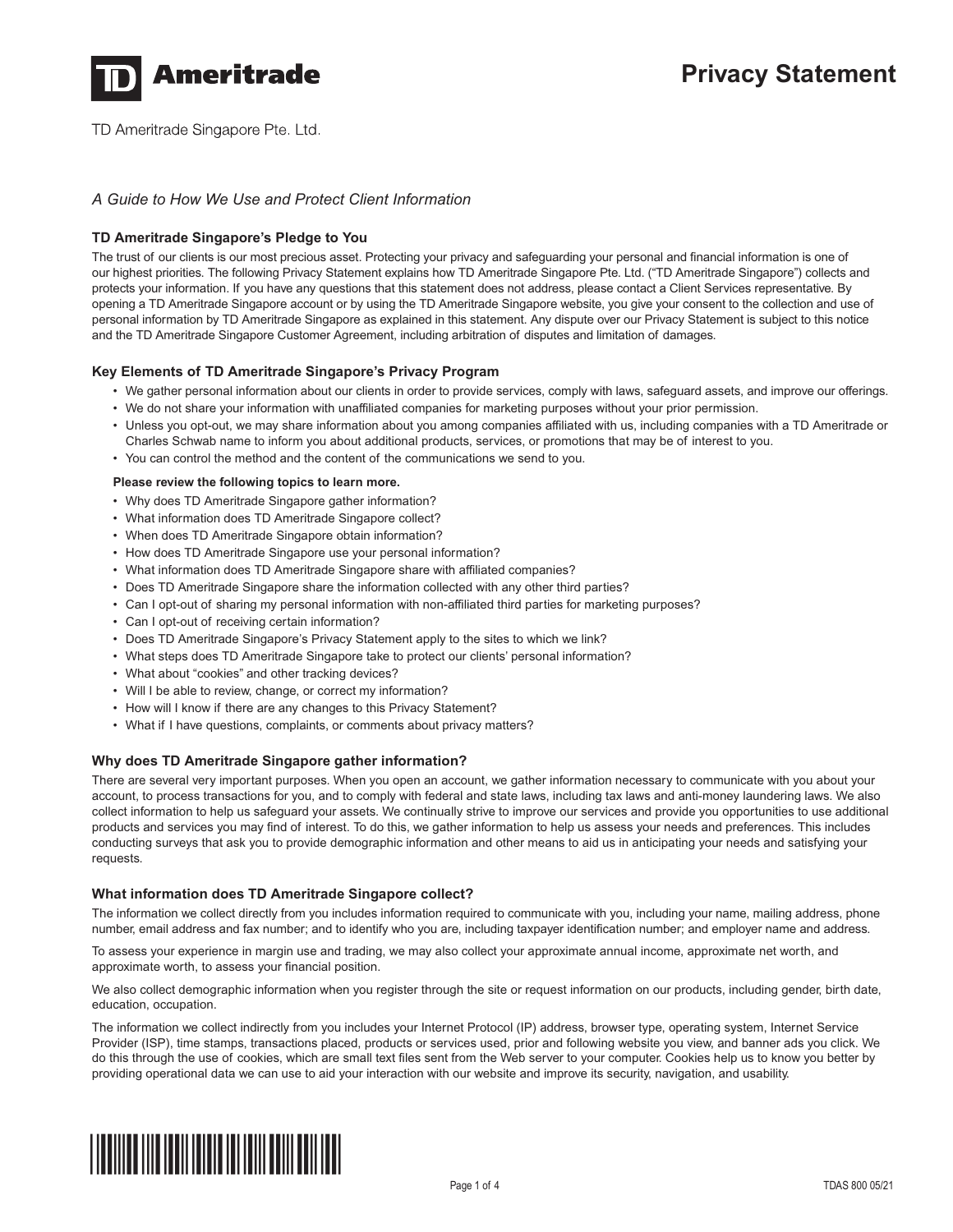## **When does TD Ameritrade Singapore obtain information?**

You directly provide to us the majority of information we collect. You do this by completing the account application and related documentation, placing a trade, sending us an email for questions or comment, or submitting information in response to a promotion or special offer. Other ways we obtain information are (1) by observing your usage of the website, (2) by providing products and services to you, and (3) through other sources such as credit agencies, affiliates, and business partners. This information enables us to offer you products and services that should be of interest to you.

### **How does TD Ameritrade Singapore use your personal information?**

Again, the trust of our clients is our most valued asset. Therefore, we use personal information only as appropriate to provide you quality service and security.

For example, TD Ameritrade Singapore may use the information collected from you to verify your identity and contact information. We may also use this information to establish and set up your trading account, issue an account number and a secure password, maintain your portfolio and trading activity, and contact you with account information. The collected information helps us improve our services to you, customise your browsing experience, and inform you about additional products, services, or promotions that may be of interest to you.

TD Ameritrade Singapore may also use demographic information on our clients provided by others, so that we can develop products and services for our clients.

Should you close your account with us, TD Ameritrade Singapore will retain your information as needed to comply with regulatory requirements.

#### **What information does TD Ameritrade Singapore share with affiliated companies?**

TD Ameritrade Singapore will share information with affiliates if the information is required to provide a product or service you have requested. An affiliate is a company that we own or control or with which there is common ownership with us and our parent company. TD Ameritrade Singapore is a subsidiary of TD Ameritrade Holding Corporation ("TD Ameritrade") and so is an affiliate of it and its subsidiaries. TD Ameritrade Holding Corporation is a wholly owned subsidiary of The Charles Schwab Corporation.

You may limit our affiliates in marketing their products or services to you based on personal information that we collect about you and share with them. This information may include your name, email address, mailing address, age, employment status, general account and demographic information, and account history with us. Your choice to limit marketing offers from our affiliates will apply until you tell us to change your choice. You can opt back in at any time.

To limit affiliate marketing offers:

- Contact us by phone at +65 6823 2250
- Change your preferences on the Affiliate Marketing Opt-Out page
- Send an email to opt-out@tdameritrade.com.sg with the words "opt-out" in the subject line from the email account associated with your account(s)

An opt-out election made by one account owner of a Joint account is applicable to all account owners of the Joint account. An opt-out election must be made for each separate account you hold at TD Ameritrade Singapore.

## **Does TD Ameritrade Singapore share the information collected with any other third parties?**

The cornerstone of our Privacy Statement is the commitment to keep our clients' personal information confidential. TD Ameritrade Singapore does not sell, license, lease, or otherwise disclose your personal information to any third party for purposes of marketing by the third party, or for any reason, except as described below:

- In order to administer or process a transaction, product, or service you have authorised or requested or in connection with settling a transaction. For example, we may be required to deliver personal information about you to third parties for certain investments, and to perform electronic funds transfers and wires.
- We may disclose personal information about you to third parties or to government entities as required by law or regulation or in response to subpoenas, to credit bureaus and collection agencies, or when necessary to protect your rights or property or that of TD Ameritrade Singapore.
- To help us improve our services to you, we may engage another business to help us to carry out certain internal functions such as account processing, fulfillment, client service, client satisfaction surveys, or other data collection activities relevant to our business. We may also provide a party with client information from our database to help us to analyze and identify client needs and notify clients of product and service offerings. Use of the information shared is strictly limited to the performance of the task we request and for no other purpose.
- If you decide to participate in certain promotions and special offers, the promotion may require us to gather and share your personal information or may require you to supply personal information to the promotion sponsor, which may be a third party. For example, a referral program may require that we provide your name as a reference to a prospective client. It is always your choice whether or not to participate. If at any time you choose to purchase a product or service offered by another company, any personal information you share with that company will no longer be controlled under our Privacy Statement.

All third parties with which we share personal information are required to protect personal information in a manner similar to the way we protect personal information.

If we propose to share information in a manner not covered in this Privacy Statement, we will notify you of this change by posting an addendum on the website, sending you an email notice, and if appropriate, provide you an opportunity to opt-out of such use.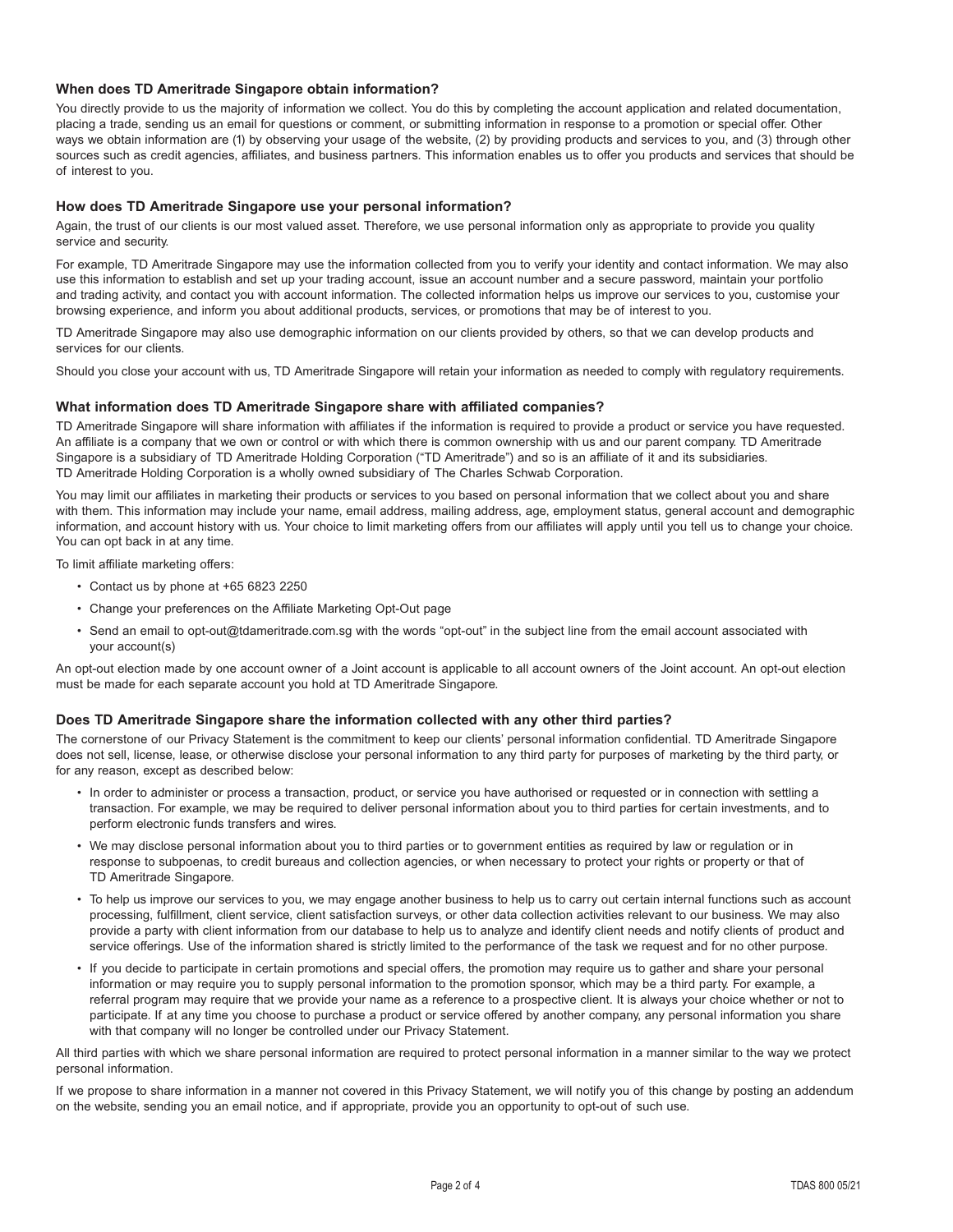## **Can I opt-out of sharing my personal information with non-affiliated third parties for marketing purposes?**

Because we do not share information with non-affiliated third parties for marketing purposes without your prior permission, there is no need to opt-out.

### **Can I opt-out of receiving certain information?**

Yes. You can control your communications preferences on the Communications Preferences Page for your account. If you want to opt-out of receiving all direct marketing communication from TD Ameritrade Singapore, you can send an email to opt-out@tdameritrade.com.sg with the word "unsubscribe" in the subject line from the email account associated with your account(s). In doing so, you will be identified as a client who does not care to be contacted by us through direct communication for additional product and service offerings or inquiries. An opt-out election made by one account owner of a Joint account is applicable to all account owners of the Joint account. An opt-out election must be made for each account you hold at TD Ameritrade Singapore with a unique email address. This opt-out will not apply to communications required to service your account.

### **Does TD Ameritrade Singapore's Privacy Statement apply to the sites to which we link?**

No. We are not responsible for the privacy policies or the content of sites we link to and have no control of the use or protection of information provided by you or collected by those sites. Whenever you elect to link to a co-branded website or to a linked website, you may be asked to provide registration or other information. Please note that the information you are providing is going to a third party and you should familiarise yourself with the privacy policy provided by that third party.

## **What steps does TD Ameritrade Singapore take to protect our clients' personal information?**

We have made a significant investment in leading-edge security software, systems, and procedures to offer you a safe and secure trading environment and protect your personal, financial, and trading information. While no security system is absolutely impenetrable, we are constantly reviewing, refining, and upgrading our security technology, as new tools become available.

When you open an account with us, you are issued a unique account number and a personal identification number (PIN). Upon log-in, you may also be asked to create a UserID and password to access the website. Remember: you are ultimately responsible for maintaining the secrecy of your account number, PIN, UserID, and password. We strongly recommend that you do not disclose this information.

On our trading website, we use technology to encrypt information transmitted by or to you through our website. We use VeriSign™ certificates to authenticate our website, allowing you to verify that you are connected to our website. In order to activate this technology, you need to utilise a browser like Firefox®, Safari®, or Microsoft® Internet Explorer. We recommend that you choose a browser with strong encryption capabilities.

### **What about "cookies" and other tracking devices?**

We use cookies to assist us in securing your trading activities and to enhance the performance of our website. (Cookies are small text files sent from the Web server to your computer.) Cookies used by TD Ameritrade Singapore do not contain any personal information nor do they contain account, PIN, or password information.

Cookies also may be placed by third parties when you access their sites through linking from this website. We do not have access to these cookies or any information that these cookies may contain. Please contact the third-party site for more information on these cookies. Although we encourage third parties to adhere to appropriate privacy policies and standards, we are not responsible for the actions or policies of such parties.

TD Ameritrade Singapore may share website usage information about visitors to the website with reputable advertising companies for targeting our Internet banner advertisements on this site and other sites. For this purpose pixel tags (also called clear gifs) may be used to note the pages you've visited. The information collected by the advertising company through the use of these pixel tags is not personally identifiable. These advertising companies have their own privacy policies. You can learn more and control how these companies collect information on web pages across the internet at http://www.networkadvertising.org/choices.

To administer and improve the TD Ameritrade Singapore website, we may use a third party to track and analyze usage and volume statistical information, including page requests, form requests, and click paths. All data collected for this purpose is owned and used by TD Ameritrade Singapore. The third party may use cookies to track behavior and may set cookies on behalf of TD Ameritrade Singapore. These cookies do not contain any personally identifiable information.

### **Will I be able to review, change, or correct my information?**

Yes. Personal identifying information may be reviewed, changed, or corrected at any time. You also have portability rights. You can download your account information by logging into your account and going to Statements and Confirmations. For your security, we do not display your sensitive identifying information in your User Profile. To request that information, login to your account. Under User Profile, select Generate User Profile, and follow the instructions.

You are responsible for maintaining the accuracy and completeness of your personal and other information. We urge you to review your information regularly to ensure that it is correct and complete. If you would like to review your personal information, believe that any of your information is incorrect, have questions regarding your personal information, or have any other questions or concerns regarding this privacy policy, simply contact a Client Services representative for assistance.